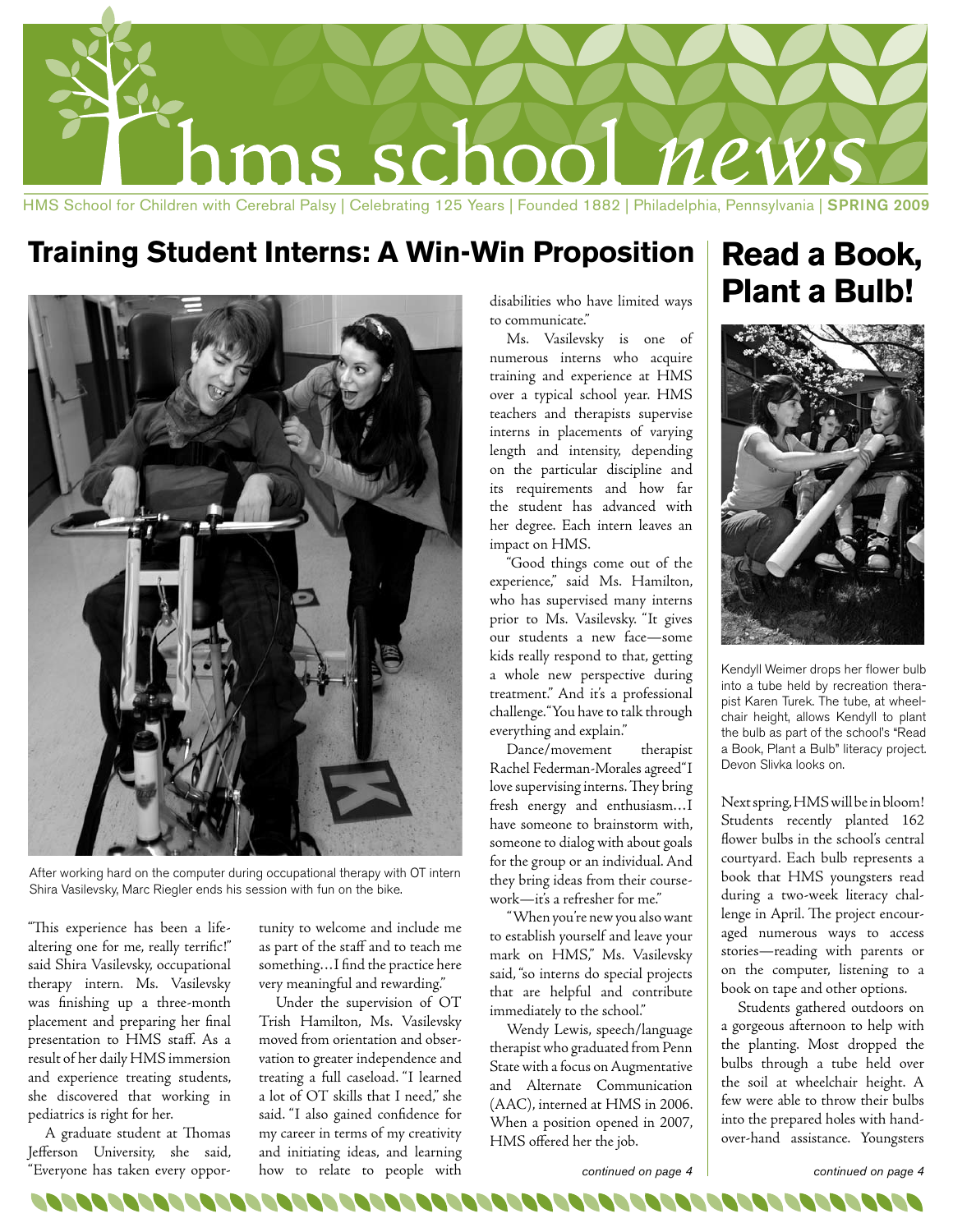

Dr. Manuel Album, long-time dental consultant to HMS and a pioneer in dentistry for children with special needs, died November 30, 2008 at age 89. Dr. Album started HMS's dental clinic in 1956 and treated students for almost 50 years until his retirement. He cared deeply about their welfare and became a much-loved figure at the school.

Dr. Album enjoyed a distinguished clinical and academic career. He served as Chief of Dental Services of Children's Hospital of Philadelphia and later started a

clinic for children with disabilities at the University of Pennsylvania School of Dentistry.

His skill and compassion were noted not only regionally, but also by the international dental community. He received numerous honors and awards for his contributions to children's oral health and work on behalf of children with disabilities. He served as a mentor to many clinicians, including Dr. Robert Lloyd, who now continues the dedicated service to HMS that Dr. Album began.



### **Executive Director's Message**

By Diane L. Gallagher, PhD

This issue of the newsletter highlights HMS's intern training program, an integral part of the school's strategic plan. One of our goals is to expand our outreach so that students not enrolled at HMS can also benefit from our expertise. By training interns across many disciplines, we potentially impact children throughout the Delaware Valley and beyond.

We are also extending our influence in other ways. Recently I attended a meeting of special education administrators, a division of the CEC—Council for Exceptional Children—that focused on out-of-district educational placements. My colleagues suggested that New Jersey's specialized private schools and public schools enjoy a more collaborative relationship than is true for their counterparts in Pennsylvania. Because we're *all* about providing the most appropriate education for each child, HMS, along with other Pennsylvania Approved Private Schools is working to strengthen that relationship within our state.

In proactively reaching out to area school districts, we are planning a one-day professional conference in 2010, hosted by HMS. Our working title, "Collaboration: Building Bridges to the Community," reflects our goal to address many of the issues parents and school districts grapple with in striving for the most appropriate education placement.

Presenters from HMS and area school districts will discuss the dilemma that arises when school districts and parents are not in agreement about a special placement. How can a child who doesn't fit the traditional special-education population still be accommodated in a school setting? How can a school with HMS's staff expertise help a school district to integrate assistive communication successfully in the classroom? These are a few of the topics we plan to address.

HMS's new website will include an extensive resource section for families and educators of children with disabilities. We can help site visitors to understand the range of needs and to access available resources, directing them to position papers on important issues or to experts both at HMS and in area medical and educational organizations.

In these and other ways we hope to broaden our sphere of influence and to positively impact relationships between those who determine services for special-needs children.

# **WHYY TV to Spotlight HMS**



Families, educators, physicians, legislators and advocates for children with special needs visited HMS this spring during open-house events that showcased the school's residential program. Guests toured Harris Hall, the new state-of-the-art residence, and other areas of HMS to see essential program components in action. They observed assisted communication, power mobility and arts activities and the school's ability to manage children with complex needs. Tours were further

tailored to answer visitors' specific questions. Steven Bachrach, HMS Medical Director, was on hand to talk with visitors, along with other administrators and staff.

Because the new residence enables HMS to accommodate an increased number of students, open-house invitations went to professionals in states beyond Pennsylvania. Additional open houses will take place this fall to continue promoting HMS's program excellence and unique range of services.

> Students in the after-school dance class performed this spring at the Painted Bride Art Center in collaboration with dancers from the fusion2 training company. Their original work was filmed for WHYY TV's "Arts and Culture: *Experience*" spot that will highlight HMS's dance/movement therapy program. From left, students Elisheva Apple, John Bailey, Ethan Jorgenson and Mark Riegler dance with volunteer Nicole Bouldin, dance therapy intern Courtney Kramer and fusion2 dancers Karissa Wenk and Arianne Wenk.



WHYY TV will feature HMS's dance/movement therapy program on its Arts and Culture *Experience* spot. *Experience* introduces WHYY viewers to regional arts and culture stories with the goal of building awareness and engagement. The two-and-a-half-minute videos are interwoven throughout WHYY's programming and air 20 times.

WHYY has already filmed dance/movement therapist Rachel Federman-Morales working with students at HMS as well as the recent performance by HMS's after-school dance class at the Painted Bride Art Center. The spot is not yet completed, but we will notify readers as soon as it is scheduled to air. Stay tuned!

With Harris Hall completed and occupied, the final phase of HMS renovations to the old residence and classrooms will take place over the summer. However, a facelift of the chapel, one of the original buildings of Home of the Merciful Saviour, is already underway. The space will come back to life as a welcoming common room for recreation activities, primarily for residential students.

Funds given in memory of Lorine Vogt, longtime HMS board member and chairman of the Capital Campaign, are making this

wonderful refurbishment possible. Paint has miraculously transformed the ceiling and walls of this historic jewel, its fine architectural details becoming even more visible. New carpet is being installed.

We are most grateful to St. Christopher's Church, Gladwyne, for their generous gift which enabled us to rehabilitate our lovely organ. Not only are we able to play this fine instrument, but the pipes and casing are now shining brightly. This gift also provided for rewiring and enhanced lighting.



### **HMS Remembers Dr. Manuel Album**

### **Open Houses Showcase Harris Hall**

## **HMS Chapel Will Sparkle**

(Left) Emily Whiteman, accompanied by dormitory aide Shirley Randall, shows her appreciation of a sculpture titled "Mountain" at the April opening of HMS's annual student art show. (Right) Guest judges for this year's art show represented three local organizations that benefit the arts and make the arts more accessible to diverse audiences. From left, Barbara Allen, executive director of Fresh Artists; Michael Norris, executive director of Art-Reach; and Tu Huynh, program director for Art in City Hall.

# March Madness Rules!

Basketball fan Christian Matcovich ran a March Madness contest with help from Julia Birmingham, speech therapy intern. Using his communication device over the loudspeaker, Christian invited HMS students and staff to fill out brackets before the playoffs. He and Ms. Birmingham displayed the outcome of each game series on his "Mac Attack" bulletin board. Brackets closest to and farthest off the final results won prizes.